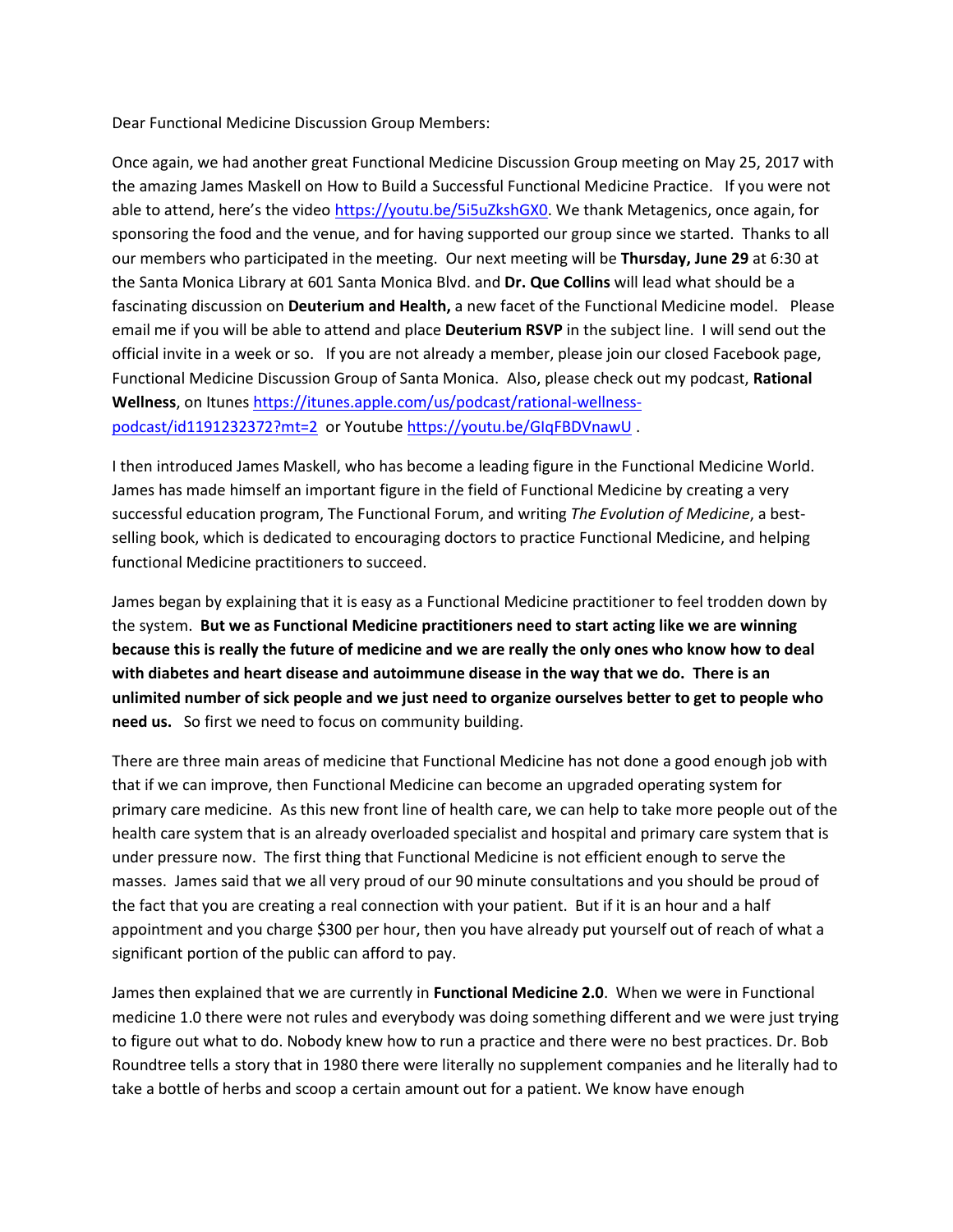infrastructure and there is tremendous demand—1,000,000 patients went to the Institute of Functional Medicine web site last year looking for a practitioner--so we have just passed over into Functional Medicine 2.0. And the IFM web site is not even that good. The demand is really growing in the last three years and there are now some best practices examples to look to from practitioners who have built successful practices so that we can copy their models. The pill model of medicine is easy to scale but the participatory model of care that we have is not as easy to scale.

The first thing that Functional Medicine practices need to get right is the **efficiency**. The first thing that we need to incorporate is the proper use of technology. If you are not using telemedicine, I can't understand why not. With how bad the traffic is in Los Angeles, to force people to come and park at your practice is abusive. If this is not the first visit and you are not laying hands on the patient and you are not taking insurance, then you don't even have to use the HIPPA compliant ZOOM. Another thing you should use is some sort of patient tracking between visits, such as Nudge Coach [https://nudgecoach.com/.](https://nudgecoach.com/) This is a way that you can see what patients are doing between visits in real time. How many times have you had an appointment where you gave a patient something to do and they have an appointment and they never show up. Because after two days they realized they never filled out their food diary and they felt embarrassed that they hadn't made any of the changes they had agreed to. With technology, you can increase the likelihood that they will follow through with these lifestyle changes.

To deliver care more efficiently, the provider team is important, especially the use of the less expensive health coaches. James said that the Functional Medicine trained health coach is the most valuable, dollar for dollar, person in the health care system. If you want to talk about value based care. If you have a doctor who is \$300 per hour and you have a health coach who is \$60 per hour, you can't tell me that the doctor is worth 5 times more than the health coach at getting results in a lifestyle related problem. James mentioned that he is not being biased against nutritionists and dieticians in favor of health coaches and they are free to play that role as being focused on helping patients with lifestyle changes. He also mentioned that it is a good idea to offer group visits, since if you have 20 patients even paying a \$20 copay, this is very affordable for patients and still allows you to get a reasonable fee. The patients benefit from this experience and often get a lot of peer support from other patients.

James mentioned the importance of patient education and explained that you should use videos when you can. Instead of explaining certain things over and over to patients, you can put it into a video.

With Functional Medicine 2.0 there are best practices emerging on how to have a sustainable way to continue bringing in new patients, and it's focused not on marketing but focused on community building. Marketing is a one on one event with someone, whereas community building is introducing people who want to be healthy to each other, as part of the process. He explained that if you give a talk and bring a bunch of people together in an event on the unknown causes of autoimmunity and you pay to put butts into seats through Facebook ads and it's going to work. It's 20 times more efficient than conventional marketing.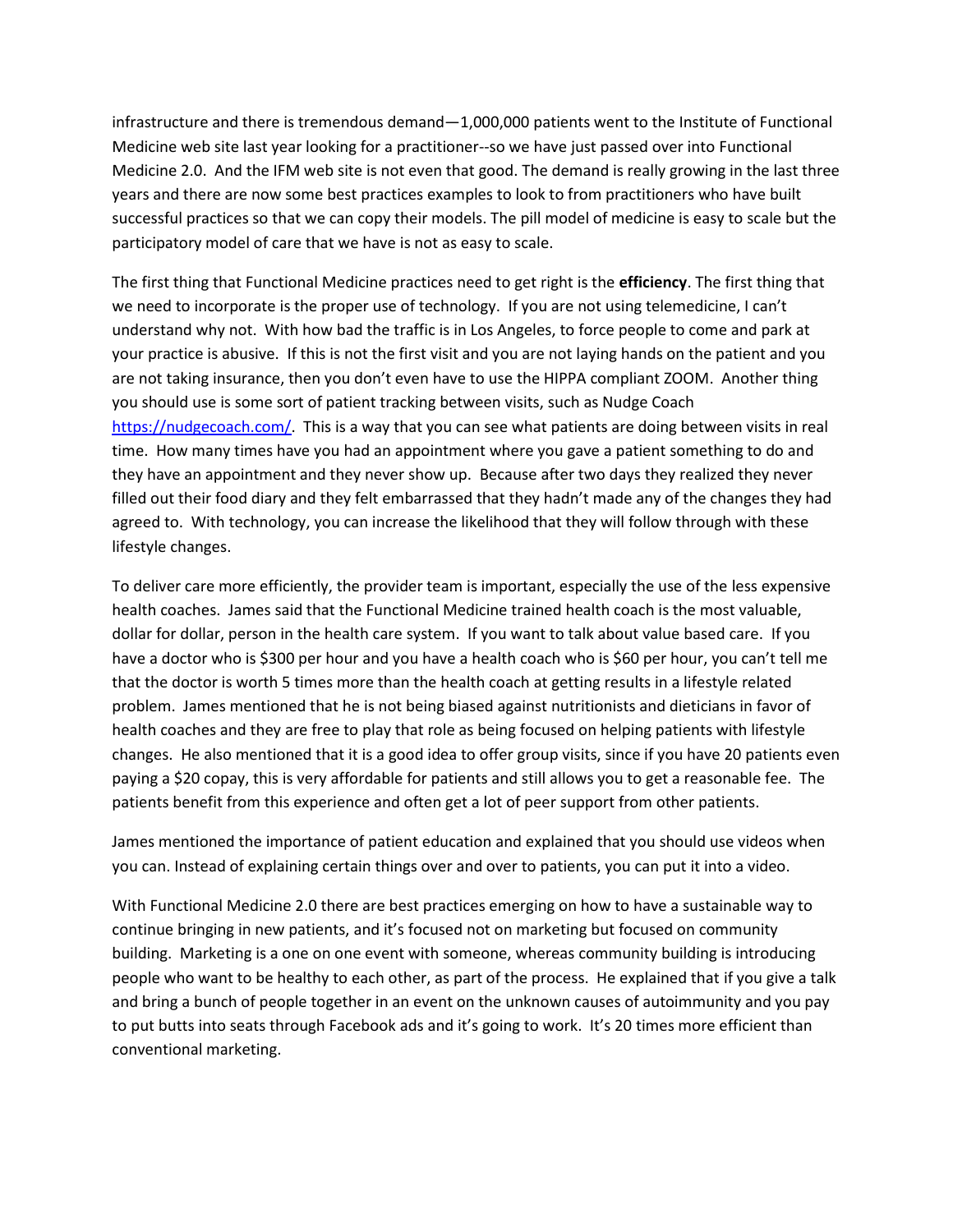James explained that he was originally a sales rep for a muscle testing nutrition product and he got to meet and interview thousands of Functional Medicine doctors, so he started to figure out how these practices work and what these doctors need to succeed. So he started the Functional Forum to create a community of doctors and to provide a free educational experience. Then he created the Practice Accelerator to help these doctors succeed.

James also talked about the importance of bringing all of the alternative medical community together under the Functional Medicine umbrella and using the universal language of Functional Medicine, because if everyone is doing something completely different, then it's not scaleable. That was o.k. in the beginning, but not now. If we can't create a scaleable Functional Medicine platform, then treatment for the chronic disease epidemic instead of being delivered by us, the Functional Medicine community, it will be delivered by whatever Silicon Valley can dream up, which they are currently working on.

Dr. James asked how you make a membership model work, how you bring people into that model and what the framework is? James Maskell said that the one guy who knows how to do this better than anyone else is Thomas Blue and that's why he developed a course with him on how to set up a membership model practice. There are benefits of having a membership model. For one, you get guaranteed monthly income. Robin Berzin, Parsley Health, is in Mar Vista now, as well as New York and San Francisco, now has 1000 members paying \$150 per month, plus supplements. For that you get a 90 minute initial consultation with a doctor and 4 additional visits per year. The second visit is for 60 minutes and the following are for 30 minutes. These sessions can also be through telemedicine. Then you get up to 24 sessions with a health coach but the health coach visit is virtual and the coach is at a We Works virtual office to keep the overhead down. That's what is possible today. <https://www.parsleyhealth.com/>James suggests we Functional Medicine docs partner with an entrepreneur, who can be the sales person.

Somebody asked how do you switch over to a membership model? You have to have a transition plan. You have to pick a date in the future when patients either have to sign up for the membership or they have to leave the practice and you have to deal with the emotional turmoil of giving up patients. You have to get the pricing right based on how much time you plan to spend with the patients and what your costs are and how many members you want and if you take the course with Tom Blue, they offer a calculator to figure out what this fee should be. Too low and you'll lose money and too much and no one will sign up. But it will likely take time and Robin Berzin took 4 years to get 400 patients to sign up for her monthly program in New York before she went out and opened offices in San Francisco and Los Angeles.

I asked why we couldn't just train a staff member to help do the sales instead of an entrepreneur and he said that that is o.k., but that you have to have a person who plays that role. What James has been doing with Functional Forum is to lower the barrier to entry to learn about Functional Medicine through a smart device, of which there are 6 billion. You can run a Functional Medicine practice through a laptop. With the book, we gave away 50,000 copies digitally when we did the launch in October, so we are lowering the cost of entry for learning how to build the type of practice that works, which for many is a micro-practice, so that you don't have a lot of overhead when you start. When you sell your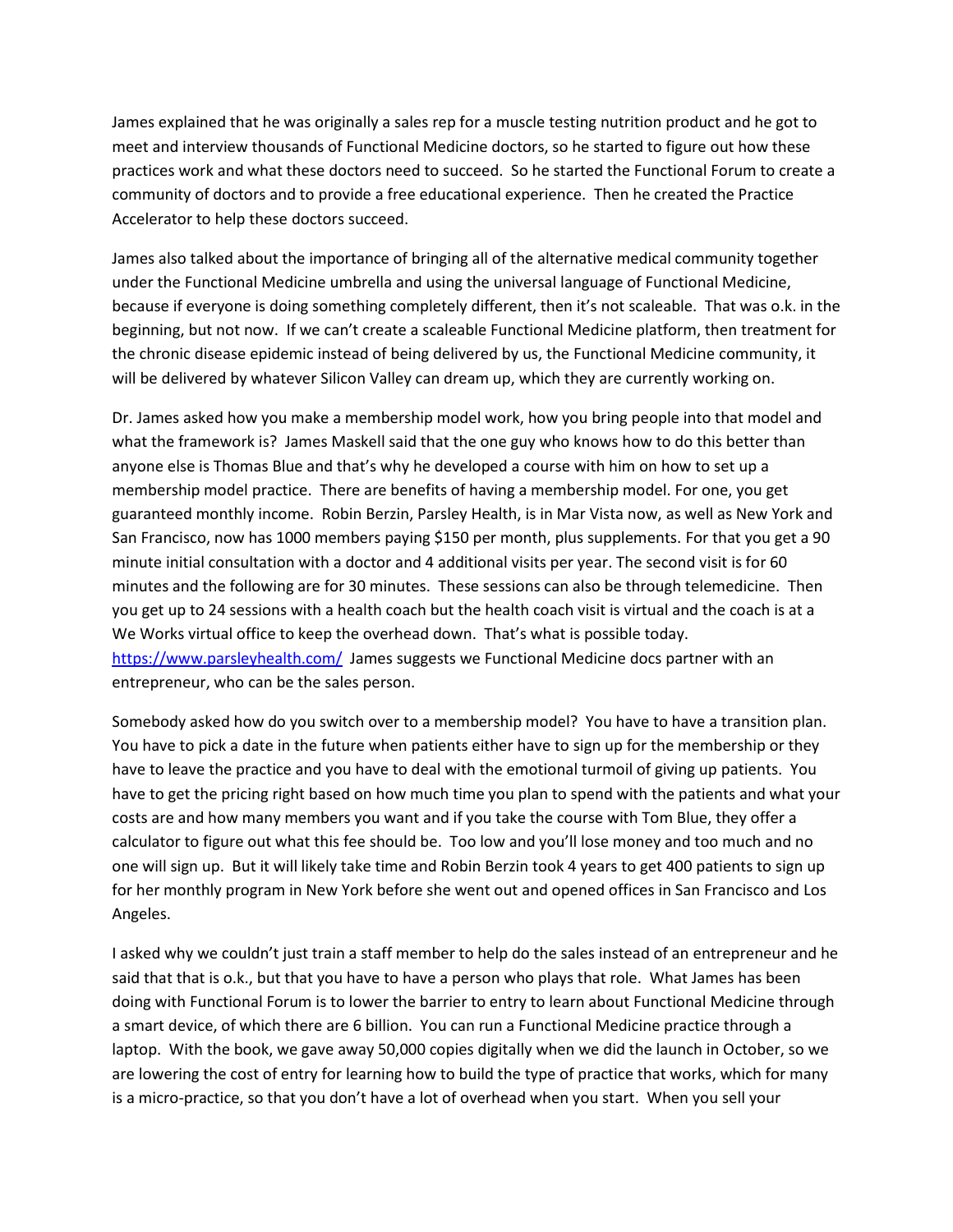memberships, you can't tell them that paying you monthly is a benefit, because patients would rather not pay anything at all. They would rather just bring in their insurance card and pay nothing. What you are selling is the scarcity of your time. You can only take care of say, 400 patients, so you need to sign up because when we get to 400 members, we will not be able to accept anybody new.

James discussed Electronic Health Records and he said that this is really a mess, but of the software that Functional Medicine practitioners seem to like the best is MDHQ and Elation. He also mentioned using HINT software to help with the direct patient billing, which also interacts with Elation. [http://www](http://www-next.hint.com/)[next.hint.com/](http://www-next.hint.com/) James said that if her were starting a practice today, he would definitely do a membership model and use HINT health, Elation, and use Spruce to facilitate patient communication. <https://www.sprucehealth.com/>

James also spoke about the benefits of using Facebook groups to bring patients together. He mentioned that Kelly Brogan said that patients in her Facebook group were getting better results than patients that came to see her and were paying \$5000 for.

James also announced his next program, Journey to 100, which will take place on the island of Gurnsey. Gurnsey has 60,000 residents and they have a 10 year project to make Gurnsey the first community in the world to pass Japan and Monaco and Norway in lifespan and break through the 100 year life expectancy barrier. They will record a show while they are there hosted by Dr. Rangan Chatterjee, a huge star in Europe, will host the conference program that will be broadcast on June 30. <http://journey100.gg/#home>

Then James talked a bit about **Functional Medicine 3.0**. In Functional Medicine 2.0 the consumer demand is higher and there started to be some best practices and there were some technologies had arrived to make practice more efficient. And you could have various profit centers in your practice and make some money on visits and supplements and labs (though not in California). But that might not be that cool in 3.0 where you will serve as a fiduciary for the patient who has a high deductible plan and does not know how to use it. That patient goes to see his PMD who recommends some labs, and then the lab bills the insurance and then the patient is billed \$1500 for a lab that would only cost \$150 if he paid cash to the lab. James asked, "what if we just helped the patients navigate that bullshit?" How much trust would you build up in the patient? Of course, you have to have a business model that allows you to get paid. But the new business model will incorporate transparency. "Ten years ago, did your patients ever know that you had 100% markup on supplements? Well Amazon came along and you got found out." And patients realized that they could get the same supplements for 50% less. James said that he thinks that trust will be a key commodity in practices of the future and Functional Medicine doctors are doing it for the right reasons, so we should be winning the trust game.

Functional Medicine 3.0 is Value based care. This is a simple math equation. What things are the most expensive? Drugs, like Humira, which costs about \$2000 per month. Time with specialists. The current fee for service model of paying doctors is not value based. It makes no sense to incentivize patients and doctors to get a heart stent put in by paying for that instead of paying for preventative services. Insurance pays for the most expensive procedures. How does a Functional Medicine practice provide